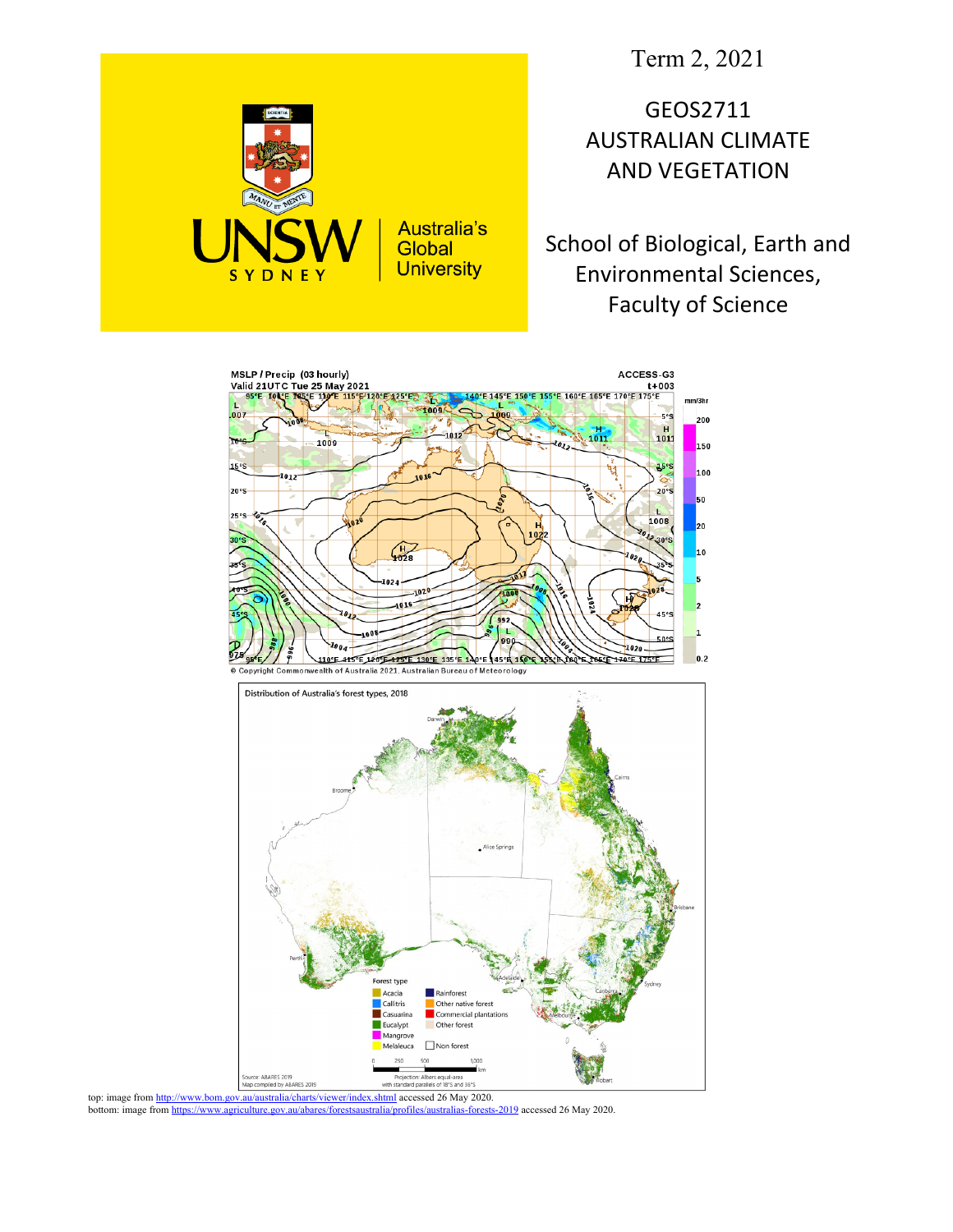### **GEOS2711 in a new 'COVID19-normal' environment**

First and foremost, thanks for choosing GEOS2711 this term.

As noted in my first email to all enrolled students, teaching in GEOS2711 in T2 2021 will be hybrid with all lectures recorded and available on Moodle and a weekly face-to-face class. We are also reintroducing field work into GEOS2711 this year. In the School of BEES field work is an integral part of much of our research, and how we teach, and how you learn.

The 2020 online delivery involved significant changes to how the course was run and now in 2021 with a hybrid model it is changing again. I would emphasize that all of us involved in teaching GEOS2711 are committed to providing you with a high-quality course and learning environment, and to address all of the course learning outcomes. If you have issues with how the course is going, or your individual circumstances please discuss them as soon as they arise.

COVID19 certainly presents some challenges. If things change drastically, I will email you directly, but many announcements will primarily be via Moodle. Please note that participation in the face-to-face classes is necessary for the successful completion of many of the assessment tasks (and hence the course). Please note that you must complete the COVID Lab Safety Module on Moodle before your first face-to-face class.

Thanks again for enrolling in GEOS2711. I can always be contacted via email [\(s.mooney@unsw.edu.au\)](mailto:s.mooney@unsw.edu.au) or via Moodle if you would like to raise issues with me.

Best wishes

Scott GEOS2711 Course Convener

### **Information about GEOS2711**

**A/Prof Scott Mooney** is the Course Convener in GEOS2711 and should be the first point of contact for any problems. You can check out what A/Prof Mooney does at [http://www.bees.unsw.edu.au/scott](http://www.bees.unsw.edu.au/scott-mooney)[mooney:](http://www.bees.unsw.edu.au/scott-mooney) in GEOS2711 he will convene the course, present lectures and oversee the face-to-face classes. Please use email s.mooney@unsw.edu.au (or Moodle) to raise issues.

**Professor Lisa Alexander** belongs to the UNSW Climate Change Research Centre [http://www.ccrc.unsw.edu.au.](http://www.ccrc.unsw.edu.au/) You can check out what she does at [https://research.unsw.edu.au/people/professor-lisa-alexander.](https://research.unsw.edu.au/people/professor-lisa-alexander) Professor Alexander will present the climate lectures in GEOS2711 and run a couple of the face-to-face classes, focusing on climate variability and climate extremes.

**Professor David Keith** works on vegetation dynamics, fire and population and ecosystem modeling. You can check out what Professor Keith works on here: [http://www.ecosystem.unsw.edu.au/people/david-keith.](http://www.ecosystem.unsw.edu.au/people/david-keith) In GEOS2711 he will present lectures, run a couple of face-to-face classes, focusing on areas within his broad expertise and lead the field work.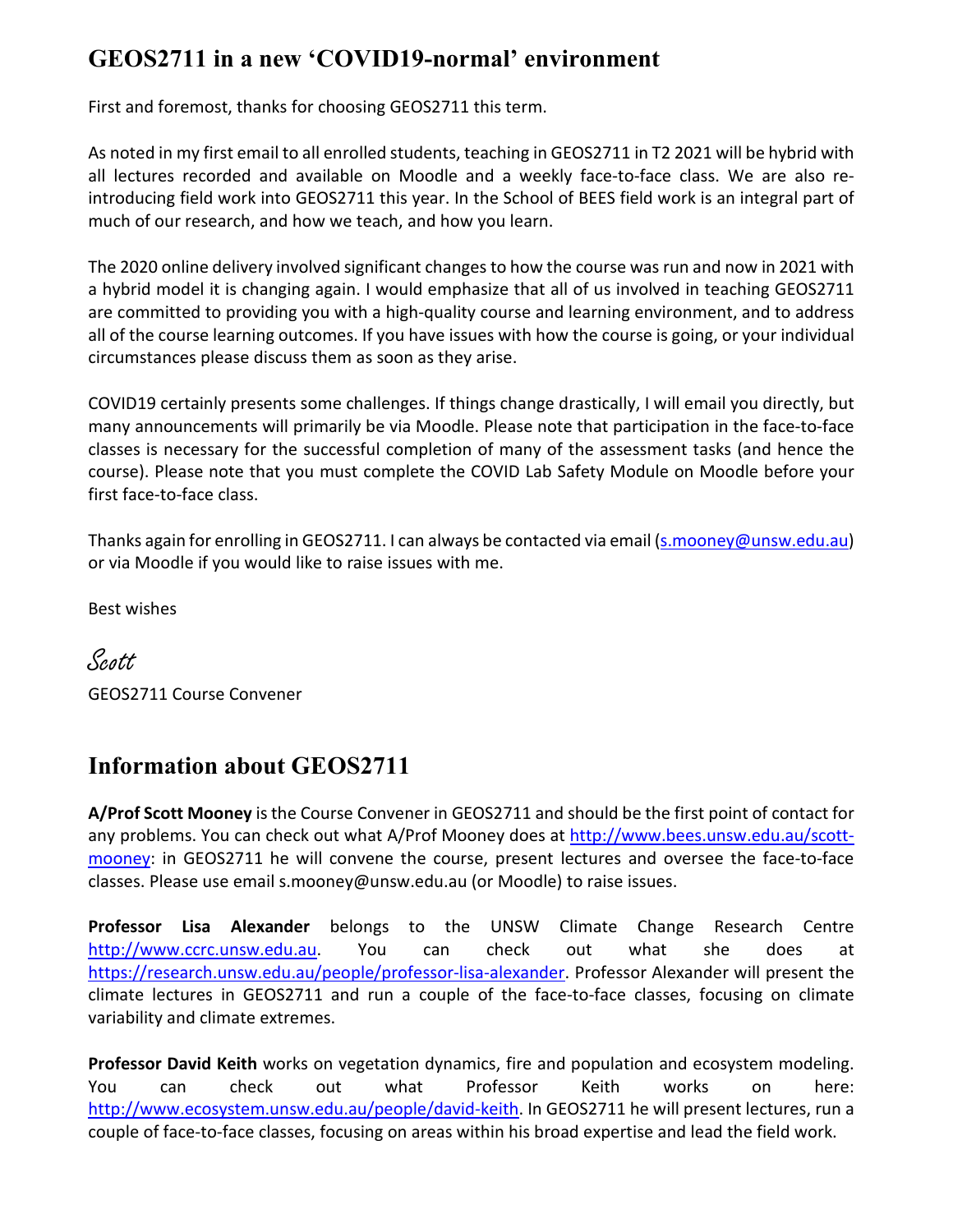# **Course Components**

#### **Lectures**

Lectures are pre-recorded and available on Moodle. There are 24 lectures in total: in most weeks there are three, but there are none in week 6 (the UNSW Study Break). Our plan is to have the lectures available and online before Monday at 11 am each week. In some cases lectures will be in shorter blocks, based on research, student feedback and our experience which suggests listening to small segments is more effective than one continuous long recording.

#### **Face-to-Face classes**

There is a workshop every week (except for the UNSW Study Break in week 6). Workshops (called 'tutorial-laboratories" on the UNSW timetable) run Thursday 9:00 am to 1:00 pm in Lab 6 (Ground floor BioScience Building). Attendance/participation in the face-to-face classesis required to complete many of the exercises in the GEOS2711 Assessment Tasks. If you miss classes due to misadventure or illness, please discuss this with the Course Convener asap.

#### **Field work**

There are two field classes planned in 2021. These are currently scheduled for the morning of Saturday 19<sup>th</sup> June (Artarmon) and Saturday 26<sup>th</sup> of June (Loftus). You must attend at least one of these field classes to complete the major assignment but please try to attend both.

## **Course Description**

| <b>Course Description</b>                  | GEOS2711 Australian Climate and Vegetation is a 6 unit of credit course.<br>Contemporary climatic patterns and controls in Australia. Development of the<br>Australian vegetation. Elements of the Australian vegetation and their<br>distribution. Climate change with particular emphasis on the Quaternary. ENSO<br>phenomena and climatic variability in Australia. Fire and vegetation interactions.<br>The impact of European occupation in Australia.                                                                                                                                                                                                                                   |  |  |  |
|--------------------------------------------|------------------------------------------------------------------------------------------------------------------------------------------------------------------------------------------------------------------------------------------------------------------------------------------------------------------------------------------------------------------------------------------------------------------------------------------------------------------------------------------------------------------------------------------------------------------------------------------------------------------------------------------------------------------------------------------------|--|--|--|
| <b>Course Aims</b>                         | The objective of Australian Climate and Vegetation is for students to reach an<br>understanding of the topics summarised in the UNSW Handbook description.<br>The course will present material relevant to the Australian climatic environment<br>and vegetation of the continent. It covers introductory material associated with<br>the academic disciplines of climatology, botany, biogeography and some<br>elements of ecology and environmental science.                                                                                                                                                                                                                                 |  |  |  |
| <b>Student Learning</b><br><b>Outcomes</b> | By the end of this course, you will have an appreciation of the controls that<br>shape the Australian climatic environment. These generic controls are also<br>applicable to other locations on the Earth. Information regarding the nature of<br>the Australian vegetation will lead to an understanding of the factors associated<br>with the distribution of various communities, with a special emphasis on the<br>vegetation of the Sydney Basin. The laboratory program is designed to<br>consolidate many of these skills. The workshops in GEOS2711 are problem- and<br>discussion-based and will consider conceptually difficult issues or reinforce<br>aspect of the course content. |  |  |  |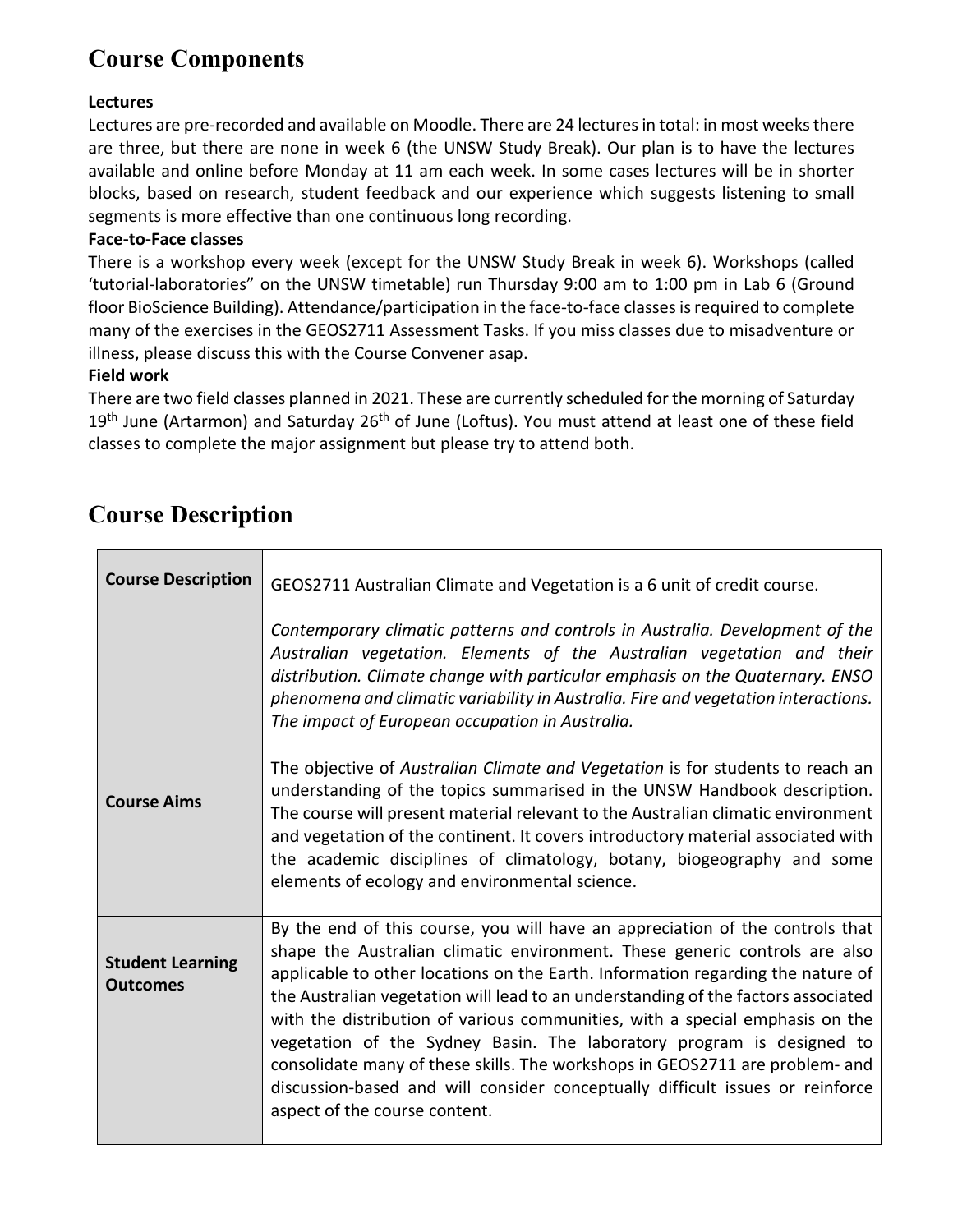### **Relationship to Other Courses/Programs**

Australian Climate and Vegetation is distinct from, but complementary to the Stage 2 course *Australian Surface Environments and Landforms* (GEOS2721). Together with GEOS2821 *Introduction to GIS and Remote Sensing*, these courses make up Stage 2 of Physical Geography at UNSW and provide the background for more advanced Physical Geography courses.

GEOS2711 is also a core course in the Ecology Major (in Life Science, Environmental Management, Science and Advanced Science). The course has synergies with other geoscience and environmental science courses at UNSW and thereby provides an important element of geo- and environmental science programs. The course also has synergies with the 2nd year Biology course BIOS2051 *Flowering Plants*, which introduces the discipline of botany at UNSW.

| <b>Graduate Attributes Developed in this Course</b> |                                                                    |                                                               |                                                                                                                                                                                                                |  |  |  |  |
|-----------------------------------------------------|--------------------------------------------------------------------|---------------------------------------------------------------|----------------------------------------------------------------------------------------------------------------------------------------------------------------------------------------------------------------|--|--|--|--|
|                                                     | <b>Science Graduate</b><br><b>Attributes</b>                       | $0 = NO$ FOCUS<br>$1 = MINIMAL$<br>$2 = MINOR$<br>$3 = MAJOR$ | <b>Activities/Assessment</b>                                                                                                                                                                                   |  |  |  |  |
|                                                     | 1. Research, inquiry<br>and analytical<br>thinking abilities       | $\overline{\mathbf{3}}$                                       | Lectures<br>final exam, assignments<br>Workshops<br>final exam, assignments<br><b>Field Exercises</b><br>field-based assignment                                                                                |  |  |  |  |
|                                                     | 2. Capability and<br>motivation for<br>intellectual<br>development | $\overline{2}$                                                | The lectures in this course are introductory thereby motivating<br>students towards further enquiry. The course is designed to<br>provide relevant knowledge for various environmental science<br>disciplines. |  |  |  |  |
| 3.                                                  | <b>Ethical, social</b><br>and professional<br>understanding        | $\overline{2}$                                                | Professional understanding developed through all components<br>of the course. No focus on ethical or social issues beyond those<br>relating to human impacts, vegetation and climate.                          |  |  |  |  |
|                                                     | 4. Communication                                                   | 3                                                             | Skills in scientific communication developed though written<br>assignments and report.                                                                                                                         |  |  |  |  |
|                                                     | 5. Teamwork,<br>collaborative and<br>management<br>skills          | $2 - 3$                                                       | Teamwork and collaboration are emphasized in the workshop<br>activities. The various assessment tasks provide time<br>management skills.                                                                       |  |  |  |  |
| 6.                                                  | <b>Information</b><br>literacy                                     | $\overline{2}$                                                | The course is designed to provide skills in information retrieval,<br>with an emphasis on scientific enquiry.                                                                                                  |  |  |  |  |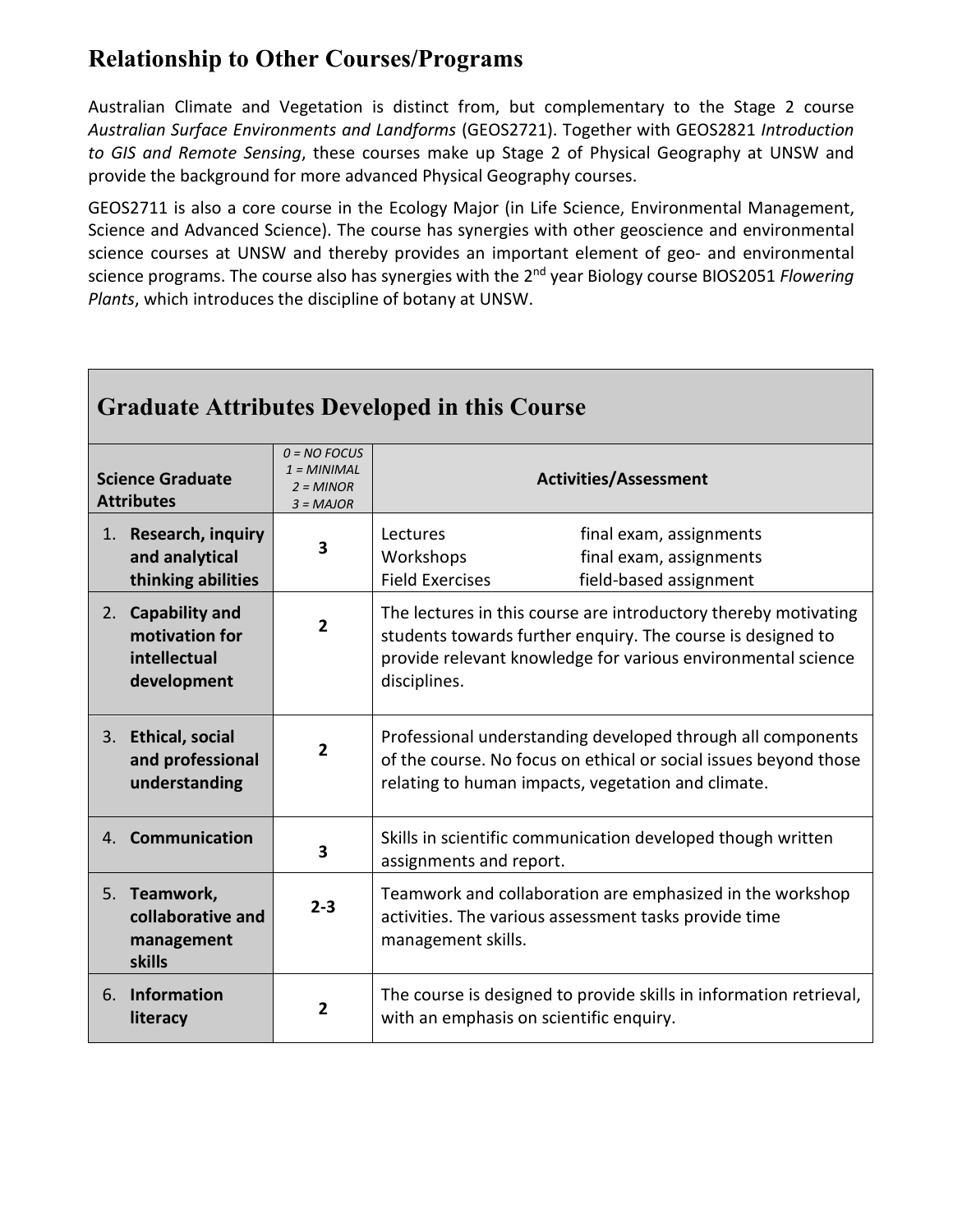## **Rationale and Strategies Underpinning the Course**

The learning and teaching rationale underpinning the course draws on of the following concepts:

- Learning is best achieved where students undertake a variety of tasks (reading, writing, discussing) and particularly those that stimulate higher-order thinking such as analysis, synthesis and evaluation. This is achieved through lectures and interactive discussion classes and exercises (workshops), where questions and critical thinking are encouraged;
- The learning experience is also enhanced through the use of activities that are interesting and challenging. Students are more engaged in the learning process when the relevance of the material to professional, disciplinary and/or personal contexts is obvious. A variety of teaching methods and modes of instruction are employed in GEOS2711;
- In GEOS2711 dialogue is encouraged between the students and teachers and among students, through the use of the online learning space Moodle and via discussion. The course aims for an inclusive learning and teaching experience, creating a community of learners.

# **Recommended Text and Reading**

Students should note that this course covers a wide range of material: you will be expected to read key references for each topic and to read around some of the topics. Key references are provided at the end of each lecture/section and many are posted onto Moodle.

#### **As a guide, the UNSW Academic Board suggests that a normal workload for a 6 UOC course is 9.4 hours per week (including class contact hours, time spent on assessable tasks and preparation/reading).**

There is no compulsory text set for this course however it is highly recommended that students have access to a general text. Bridgman *et al.* (2008 *The Australian Physical Environment, OUP)* is extremely useful as an overview of climate and biogeography in Australia. In addition, some older texts are still relevant and cover the climate of Australia well (e.g. Sturman & Tapper 1996 *The Weather & Climate of Australia and New Zealand*, OUP). For vegetation it is hard to go past *Australian Vegetation (*2017 edited by David Keith, Cambridge University Press) or *Ocean Shores to Desert Dune*s (2004 also by David Keith).

## **Other Resources and Support for Students**

Students should note that dedicated pages for GEOS2711 exist on Moodle and all course hand-outs, lectures, labs and announcements will be managed using this resource. Additional electronic resources will also be provided via Moodle. This means that you should check these pages regularly.

# **WHS in GEOS2711**

There are relatively few WHS issues associated with this course. Nonetheless, students should be aware that the BEES WHS site [\(http://www.bees.unsw.edu.au/health-and-safety\)](http://www.bees.unsw.edu.au/health-and-safety) contains important information relating to workplace safety. This information complements that which can be obtained from the UNSW Health & Safety website [\(http://www.safety.unsw.edu.au\)](http://www.safety.unsw.edu.au/). Information regarding WHS for the Fieldwork will be discussed in the classes prior to the meetings and in the field.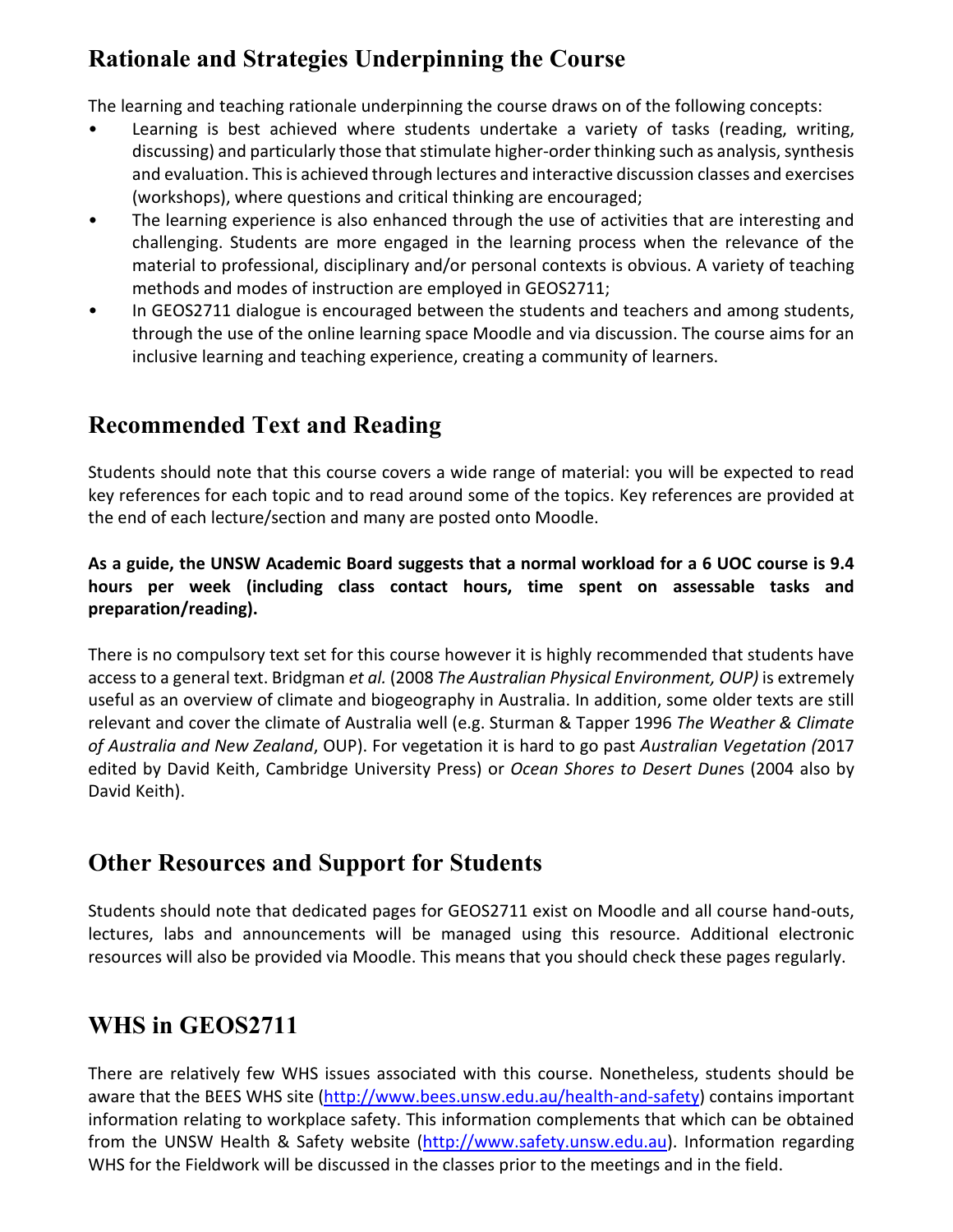# **Lecture Outline**

| Week           | Indicative lecture<br>number | Lecture title                                                             | Lecturer                 |
|----------------|------------------------------|---------------------------------------------------------------------------|--------------------------|
|                | Introduction                 | Introduction to the course                                                | A/Prof Scott Mooney (SM) |
|                | $\mathbf{1}$                 | <b>General features of Australia</b>                                      | <b>SM</b>                |
| $\mathbf{1}$   | 2, 3                         | Contemporary climatic patterns in<br>Australia                            | Prof Lisa Alexander (LA) |
| $\overline{2}$ | 4, 5                         | Australian<br>vegetation:<br>The<br>continental patterns and controls     | Prof David Keith (DK)    |
|                | 6                            | Field survey methods, classification<br>and mapping for native vegetation | DK                       |
| 3              | $\overline{7}$               | Geophysical Sydney                                                        | <b>SM</b>                |
|                | 8                            | The vegetation of the Sydney Basin                                        | <b>DK</b>                |
| $\overline{4}$ | 9, 10                        | of<br>Biogeography<br>Australian<br>vegetation                            | DK                       |
| 5              | 11, 12                       | Fire,<br>pyrogeography<br>and<br>plant<br>populations in Australia        | DK                       |
|                | 13, 14                       | Synoptic processes and rainfall in<br>Australia                           | LA                       |
|                |                              | week 6 UNSW study week (no classes in GEOS2711)                           |                          |
| $\overline{7}$ | 15, 16                       | Cenozoic<br>climate<br>change<br>and<br>vegetation in Australia           | SM                       |
|                | 17, 18                       | Quaternary<br>environmental<br>and<br>vegetation change in Australia      | SM                       |
|                | 19                           | Alpine<br>ecology:<br>climate<br>and<br>vegetation                        | <b>DK</b>                |
| 8              | 20, 21                       | Twentieth Century climatic variability<br>in Australia                    | LA                       |
| 9              | 22, 23                       | Extreme climatic events in Australia                                      | LA                       |
| 10             | 24                           | Recent<br>vegetation<br>change<br>in.<br>Australia                        | <b>SM</b>                |
|                | Revision                     | <b>Summary and Review</b>                                                 | <b>SM</b>                |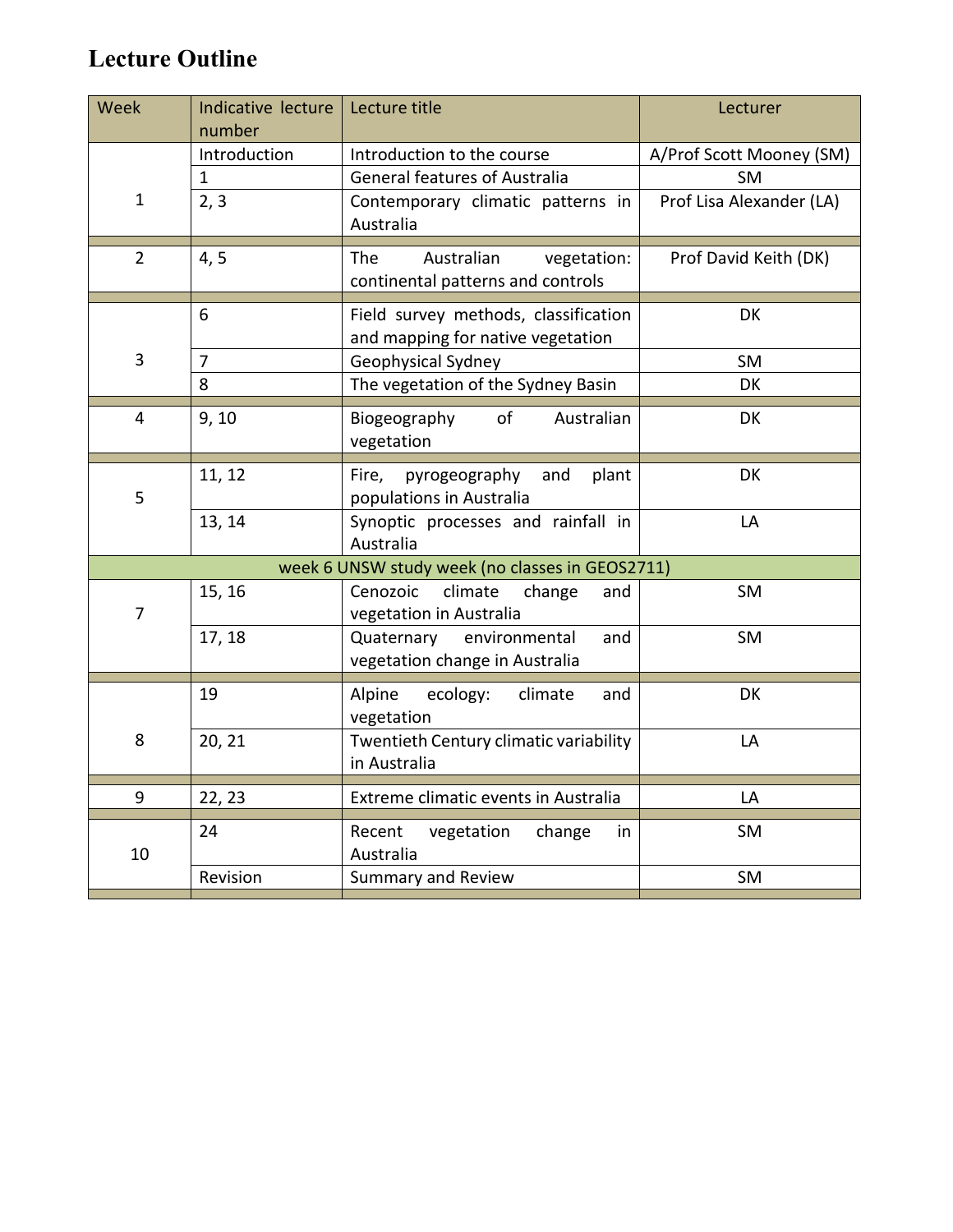# **Outline of Face-to-Face classes (Workshops and Field Exercises)**

In the following Table the lecturer in charge of the class is indicated in brackets.

| week           | Workshop (Thursday 9 am $-1$ pm)                                                                  |
|----------------|---------------------------------------------------------------------------------------------------|
|                | Lab 6 Ground Floor BioScience                                                                     |
| $\mathbf{1}$   | Lab Induction, COVID19 control measures                                                           |
|                | Assumed knowledge                                                                                 |
|                | Aims and learning outcomes                                                                        |
|                |                                                                                                   |
|                | Discussion and Exercise: The synoptic-scale controls on the Australian climate                    |
|                | (with Climate Dogs) (SM)                                                                          |
| $\overline{2}$ | Discussion and Exercise: Controls on climate at different spatial scales: the Australian          |
|                | continent v regional Sydney (LA)                                                                  |
| $\overline{3}$ | Discussion: About Sydney: Controls on the vegetation of the Sydney Basin (SM)                     |
|                |                                                                                                   |
|                | <b>Exercise:</b> Introduction to field methods: describing vegetation (DK)                        |
| Saturday       | Field exercise 1: Artarmon                                                                        |
| 4              | <b>Exercise:</b> Analysis of field data (DK)                                                      |
| Saturday       | Field exercise 2: Loftus                                                                          |
| 5              | <b>Discussion:</b> Online investigation of a field site (SM)                                      |
|                |                                                                                                   |
|                | <b>Exercise:</b> Vegetation mapping (DK)                                                          |
| $\overline{7}$ | Discussion and Exercise: Long term climate change in Australia: drivers of long-term trends in    |
|                | vegetation (SM)                                                                                   |
| 8              | <b>Discussion:</b> Scenarios for predicting climate change (LA)                                   |
|                |                                                                                                   |
|                | <b>Exercise:</b> The distribution of Australia's alpine flora under climate change scenarios (DK) |
| 9              | Discussion and Exercise: Analysing climate data: identifying variability and extremes (LA)        |
| 10             | Revision (TBC: if demand)                                                                         |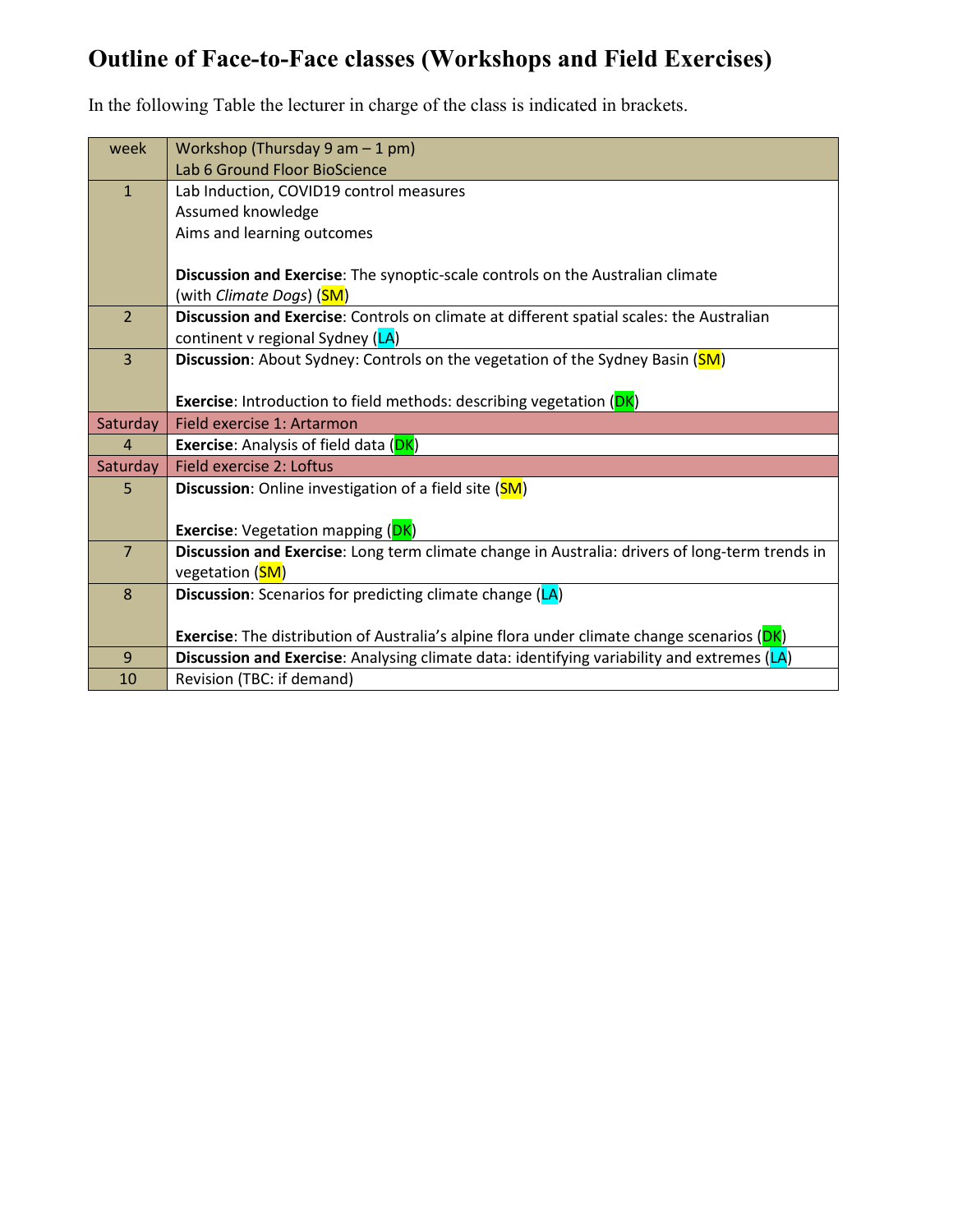### **Course Assessment**

|    |                                                        | %    | Due date                                        |
|----|--------------------------------------------------------|------|-------------------------------------------------|
| 1. | Short written assignment 1 (The controls on climate)   | 15   | end of week 3<br>(Friday 18 <sup>th</sup> June) |
| 2. | Short written assignment 2 (The Australian vegetation) | 15   | end of week 6<br>(Friday 9 <sup>th</sup> July)  |
| 3. | Major Field Report                                     | 20   | end of week 8<br>(Friday 23 <sup>rd</sup> July) |
| 4. | <b>Final Examination</b>                               | 50   | exam period                                     |
|    | Total:                                                 | 100% |                                                 |

### **Important Notes about the Assessment in GEOS2711**

- In this course all written assignments must be submitted electronically via Moodle. Instructions will be provided in the workshop classes.
- The assessment criteria for each of the assignments will be discussed in the workshops preceding that task. Each assignment will be assessed and returned within two weeks of submission with written feedback. Students should be aware that the amount of feedback is normally positively correlated with their own efforts!
- Assignments submitted after the due date will be penalised at the rate of 10% per day unless you have been granted Special Consideration (which usually requires a Medical Certificate). All outstanding assignments must be handed in by the end of Week 10. Work will only be accepted after this date if Special Consideration is granted.
- References in assessed material must use the 'in-text' or Harvard system (see <https://student.unsw.edu.au/referencing> for information).
- Academic misconduct will not be tolerated in any form in this course and particular attention is drawn to the information about plagiarism included over. Please carefully read the section on plagiarism in GEOS2711 and the separate document on Moodle which outlines penalties

### **Course Evaluation and Development**

Student feedback is gathered regularly in GEOS2711 by various means, including "Course and Teaching Evaluation and Improvement (CATEI)", MyExperience, through discussion on Moodle (previously WebCT, Blackboard) and in classes via occasional end of session surveys. Such feedback is carefully considered with a view to acting on it constructively wherever possible. This feedback has helped to shape and develop this course resulting in continuous modifications to the lecture, workshop/lab and field content. Considerable 'tweaking' of the assessment schedule has occurred to better reflect the time that students have devoted to various tasks. In past evaluation students were concerned about plant identification during the fieldwork: this has been addressed with a focus on vegetation structure and dominant species only in the field. Since 2015 we have significantly enhanced the climate section of the course, with the addition of a specialist climatologist. It should be emphasized that in previous surveys a very high proportion of students described the course as "challenging and interesting". If you have any constructive criticism with a view to making this an even better course, please contact the course convener.